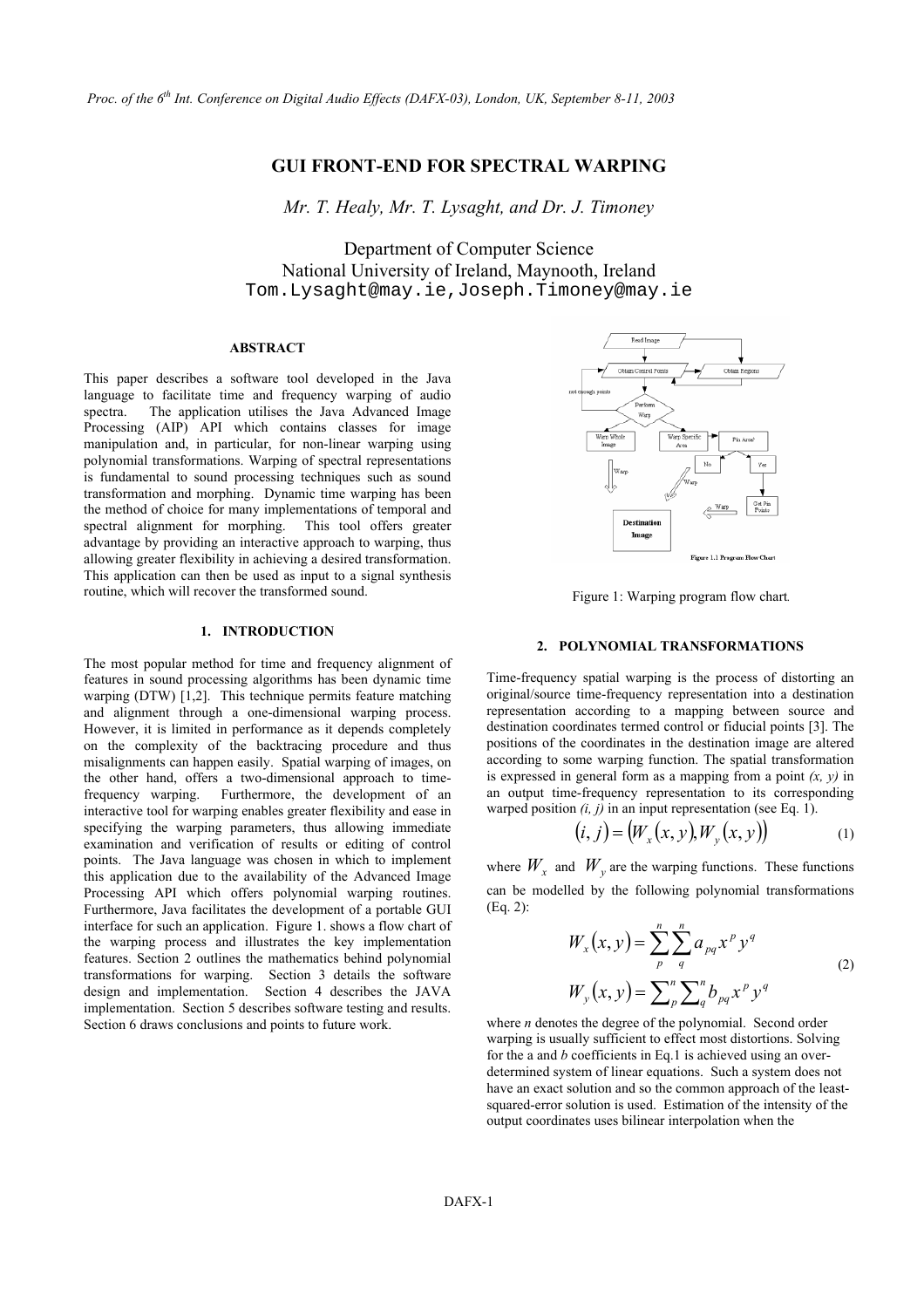corresponding input position yielded by the warping function is non-integer.

# **3. GUI DESIGN AND IMPLEMENTATION**

This GUI was designed to be as user friendly as possible by making it transparent and as consistent with other GUI's as possible. The dialogs were designed and implemented to yield closure and provide informative feedback where required. When designing the interface it was assumed that the user would have a reasonable knowledge of the basic ideas of image warping such as polynomial degree and the number of control points required. The GUI itself is divided into three distinct regions (see Figure 3). The largest part of the GUI is used to display the image loaded by the user. This immediately attracts the user's attention to the main purpose of the application. On the right of this is the toolbar that contains an array of buttons and labels that are used both to control the application and to provide important feedback to the user. The final region of the GUI is the menu bar. This contains standard options concerning file operations as well as advanced options such as a zooming tool.

Each of the dialogs used in the application are modal. This prevents further user input to the rest of the application until the dialog has been dealt with. This feature in addition to informative error messages that are provided to the user form an effective error prevention system. This has the effect of increasing the users confidence in the application.

There are a number of features of the interface that improve the interaction between the user and the application. The first of these features is the changing mouse cursor, which allows the user to easily identify the mode which the application is in. Each cursor represents a different mode and indicates to the user which operations need to be performed before the warp operation can take place. The use of modal message dialogs informs the user of the progress of the warping process and provides the user with options regarding choices which need to be made by the user such as the selecting of pin points.

access a number of more abstract support features such as file operations, zoom feature and a feature which allows the user to obtain the intensity values of each pixel in the image.

## **4. JAVA IMPLEMENTATION**

Java was chosen as the programming language for the GUI for a number of reasons. The primary reason for using Java was the existence of the Java Advanced Imaging (JAI) Applications Programming Interfaces (API). This JAI API allows for sophisticated, high-performance image processing to be incorporated into Java applications. This enables us to use JAI to perform operations such as warping on the images in the application. The GUI was implemented using the AWT and Swing packages provided by the Java language. As an objectoriented programming language Java allows for greater



Figure 2: System Architecture Design

modularity and reusability, which is an important feature of software applications. Another compelling reason to program the GUI in Java is platform independence or portability. Java runs on most major hardware and software platforms, including Windows 95 and NT, the Macintosh, and several varieties of UNIX. Java applications also have the advantage of maintaining their 'look and feel' irrespective of the platform on which they are running. Consequently the application, which has been developed, will work as well, for example, on a Macintosh as it will on a PC running Windows software.

The GUI components from the AWT package are linked directly to the local platforms GUI capabilities and so may look and feel different depending on the underlying platform. However Swing is different in this respect as its components are implemented without using native code and consequently are independent on the underlying platform. The AWT contains the classes that handle events, the successful implementation of which plays a central role in the success of interaction between user and interface. This application relies heavily on input from The menus provided in the application allow the user to the user in the form of mouse clicks and mouse movement.

Figure 2 shows a UML diagram illustrating the architecture of the application. *MyFrameDriver* is the parent component and allows running more than one instance of the main component. The *WarpFrame* class is the main component of the system. All of the essential variables and data structures are instantiated and updated here. This creates the GUI and supports all event handling that occurs during the execution of the application. Six support components are used by the main component to perform the warping. The first of these, *ArrayOps* is used to carry out operations on the array data structures which store the coordinates of the control points. Another component, RectangleOps is concerned with validating user input and with the implementation of the pinning function. The pinning function allows specification of extra control points or pin points along the edges of the region to be warped in order to avoid unnecessary skewing of the surface. A third component handles all the paint operations such as drawing the rectangular regions which outline the areas which have been selected for